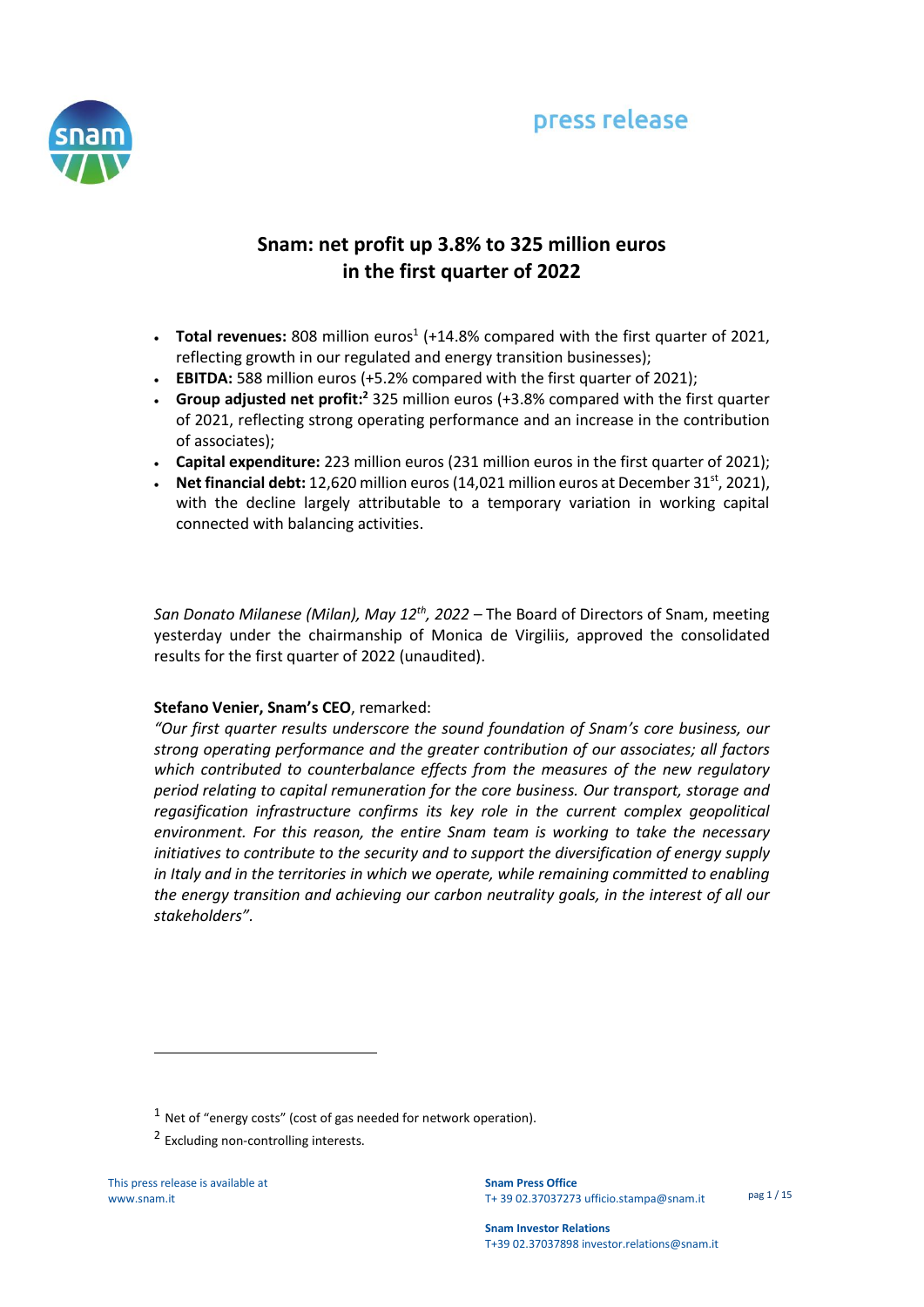

# **Summary of performance in the first quarter of 2022**

#### **Performance highlights**

|                                    | <b>First quarter</b> |      |        |          |
|------------------------------------|----------------------|------|--------|----------|
| (millions of euros)                | 2021                 | 2022 | Change | % change |
| <b>Regulated revenues</b>          | 647                  | 661  | 14     | 2.2      |
| <b>New business revenues</b>       | 64                   | 127  | 63     | 98.4     |
| <b>Total revenues</b>              | 717                  | 838  | 121    | 16.9     |
| Total revenues net of energy costs | 704                  | 808  | 104    | 14.8     |
| <b>Operating costs</b>             | 158                  | 250  | 92     | 58.2     |
| <b>EBITDA</b>                      | 559                  | 588  | 29     | 5.2      |
| <b>EBIT</b>                        | 359                  | 376  | 17     | 4.7      |
| Net profit (a) (b)                 | 313                  | 325  | 12     | 3.8      |

(a) Net profit for the first quarter of 2022 is reported in adjusted form, net of special items represented by financial expense connected with the repurchase of bonds as part of liability management operations (17 million euros; 13 million euros net of tax effects). For more details, please see the section "Non-GAAP measures" on page 14 of this press release. No special items were recognised in the first quarter of 2021.

(b) Attributable to Snam's shareholders.

#### **Financial highlights**

|                                                   | <b>First quarter</b> |        |         |        |
|---------------------------------------------------|----------------------|--------|---------|--------|
|                                                   |                      |        |         | %      |
| (millions of euros)                               | 2021                 | 2022   | Change  | change |
| Capital expenditure                               | 231                  | 223    | (8)     | (3.5)  |
| Net capital employed at period end                | 20,554               | 20.589 | 35      | 0.2    |
| Net financial debt                                | 13,709               | 12.620 | (1,089) | (7.9)  |
| <b>Equity attributable to Snam's shareholders</b> | 6.821                | 7.931  | 1,110   | 16.3   |
| <b>Market capitalisation</b>                      | 15,462               | 17,536 | 2,075   | 13.4   |

#### **Total revenues**

The total revenues net of energy costs amounted to 808 million euros in the first quarter of 2022, up 104 million euros (+14.8%) on the same period of 2021. The increase is attributable to the growth of our energy transition businesses (+ 63 million euros), notably energy efficiency activities, and the regulated businesses (+41 million euros), due in part to one-off income connected with the sale of past years gas inventories owned by Snam, despite the adverse effect of the reduction of the WACC.

Regulated revenues net of energy costs amounted to 631 million euros, a slight decrease (-3 million euros, or -0.5%) compared with the first quarter of 2021. This reflected the effects of the revision of the WACC starting from January  $1<sup>st</sup>$ , 2022. These effects (a reduction of 32 million euros overall, of which 25 million euros related to the transport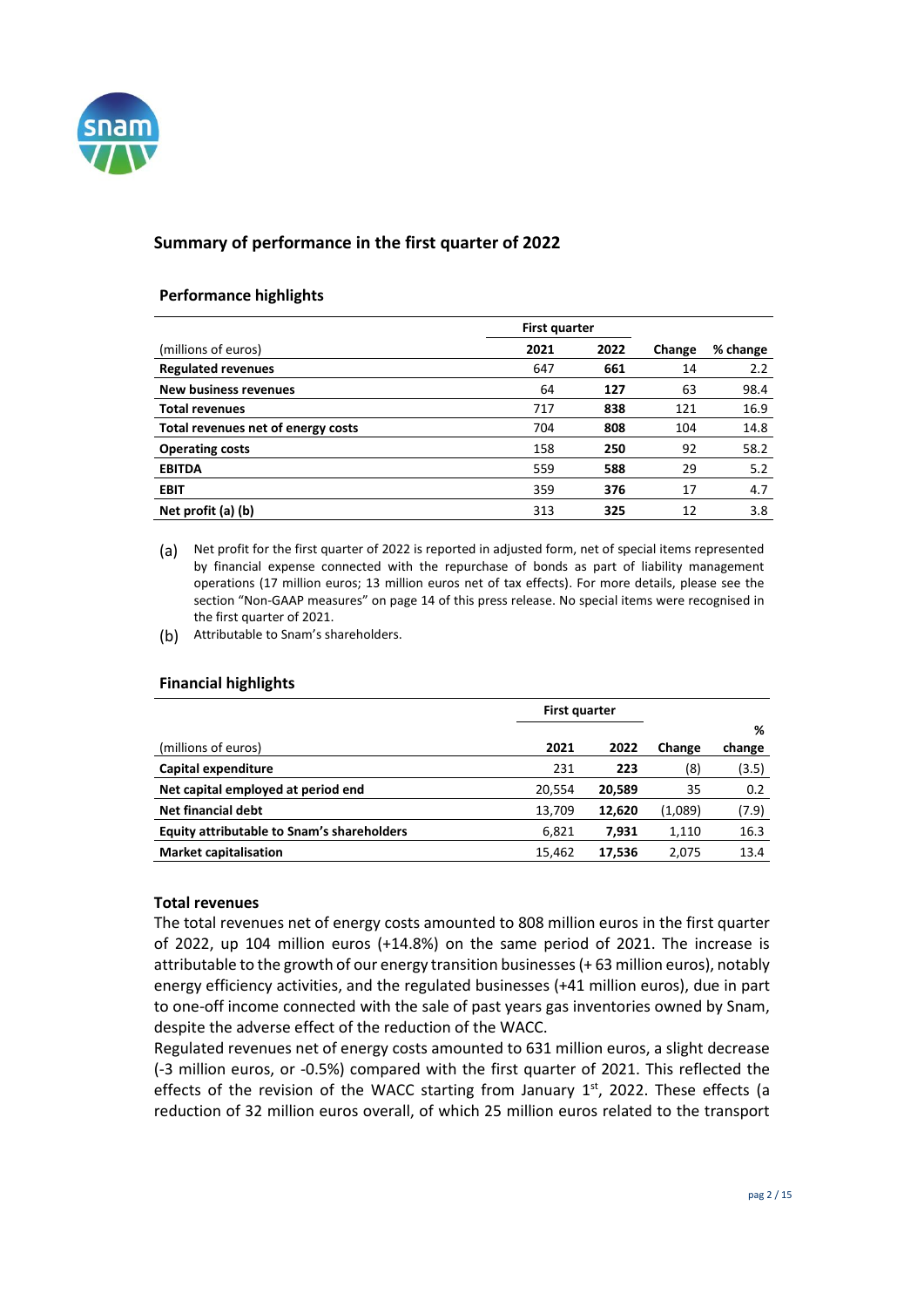

sector and 7 million euros to the storage sector) were partially offset: (i) by an increase in the RAB for transport (+10 million euros, including the effect of lower "input-based" incentives); (ii) an increase in volumes of gas transported (+8 million euros) due to the recovery in domestic consumption and the growth in exports; and (iii) an increase in revenues from "output-based" services (+7 million euros).

Revenues from energy transition businesses amounted to 127 million euros, an increase of 63 million euros compared with the first quarter of 2021, due to the positive contribution of energy efficiency activities, which were driven by strong growth in the residential sector.

# **EBITDA**

EBITDA for the first quarter of 2022 amounted to 588 million euros, up 29 million euros (+ 5.2%), reflecting, in particular, the strong performance of our regulated businesses(+23 million euros, or 4.1%). The adverse impact of the WACC was more than offset by the increase in revenues generated by the execution of the investment plan, the effects of the gas sale of past years gas owned inventories, the increase in the volume of gas transported and the positive performance of output-based revenues. The EBITDA of the energy transition businesses increased by 6 million euros, mainly due to the positive contribution of energy efficiency activities.

## **EBIT**

EBIT for the first quarter of 2022 amounted to 376 million euros, up 17 million euros (+4.7%) compared with the first quarter of 2021. The increase in EBITDA reported above was partly offset by an increase in depreciation and amortisation (-12 million euros, or 6.0%), mainly attributable to the entry into service of new assets.

## **Net financial expense**

Net financial expense amounted to 29 million euros, an increase of 4 million euros (+16.0%) compared with the first quarter of 2021. The increase is mainly attributable to a rise in the average cost of gross debt, which went from 0.8% in the first quarter of 2021 to 0.9% in the corresponding period of 2022. This reflected a decline in the optimisation of treasury operations in view of the substantial decrease in working capital, together with the issue of a dual-tranche sustainability-linked bond in the total amount of 1,500 million euros, with an average maturity of 10 years and a weighted average cost of about 1.0%, slightly higher than Snam's average borrowing cost.

The issue of this instrument in January in such a substantial amount, before the significant increase in rates in spreads that occurred in the following months, made a major contribution to reducing the funding risk expected for 2022.

## **Net income from equity investments**

Net income from equity investments amounted to 79 million euros, an increase of 10 million euros (+14.5%) compared with the first quarter of 2021, mainly reflecting the positive contribution of Interconnector Limited (+9 million euros), attributable to an increase in available export capacity fostered by current market conditions and, in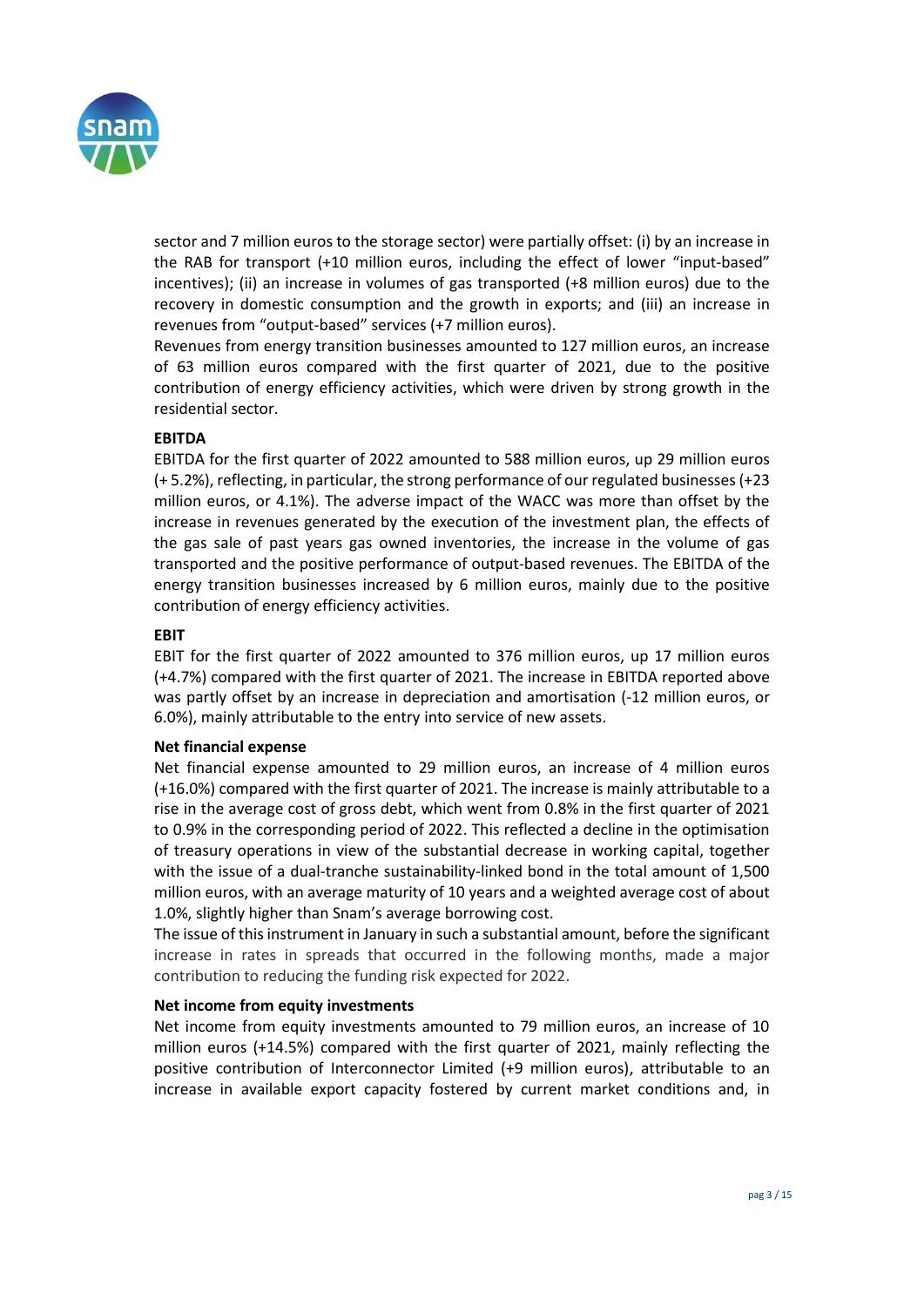

particular, the strong availability of liquefied natural gas in the United Kingdom, with a consequent increase in price competitiveness.

#### **Adjusted net profit**

The adjusted net profit for the first quarter of 2022, net of financial expense connected with the repurchase of bonds as part of liability management operations in January 2022, amounted to 325 million euros, an increase of 12 million euros or 3.8% compared with the corresponding period of 2021. This reflected strong operating performance and an increase in the contribution of associates, partly offset by higher income taxes.

#### **Capital expenditure**

Capital expenditure amounted to 223 million euros in the first quarter of 2022, substantially in line with the 231 million euros posted in the first quarter of 2021. Capex essentially regarded natural gas transport (185 million euros; +1 million euros compared with the first quarter of 2021) and natural gas storage (20 million euros; -11 million euros compared with the first quarter of 2021).

#### **Cash flow**

The positive net cash flow from operating activities (1,731 million euros), mainly attributable to developments in working capital connected with balancing activities, made it possible to fully finance the cash requirements of capital expenditure and equity investments (-308 million euros, net of payables for investments), generating free cash flow of 1,423 million euros.

Net financial debt, including the equity cash flow (344 million euros) connected with the distribution of the 2021 interim dividend to shareholders and non-monetary changes mainly relating to the extinguishment of the convertible bond through the assignment of Snam treasury shares, decreased by 1,401 million euros compared with December  $31<sup>st</sup>$ , 2021.

## **Outlook**

The most recent projections for the evolution of natural gas demand in Italy this year point to a decline compared with 2021, due in particular to the effect of the increase in energy prices in the industrial sector and for expected warmer temperatures compared with those recorded in 2021.

The optimisation of the financial structure over the past six years lowered the average cost of gross debt to an average of less than 1% in 2021, compared with 2.4% in 2016. Current market conditions and interest rate and credit spreads are expected to impact this level in the remaining part of this year, albeit to a limited extent thanks to the prefunding and liability management operations concluded at beginning of 2022.

Snam is not active in the Russian market and does not hold investments in Russian companies, including joint ventures.

At the moment, flows from Russia are continuing uninterrupted, but the uncertainty and fear of possible impacts on supply have sparked a significant rise in gas and oil prices.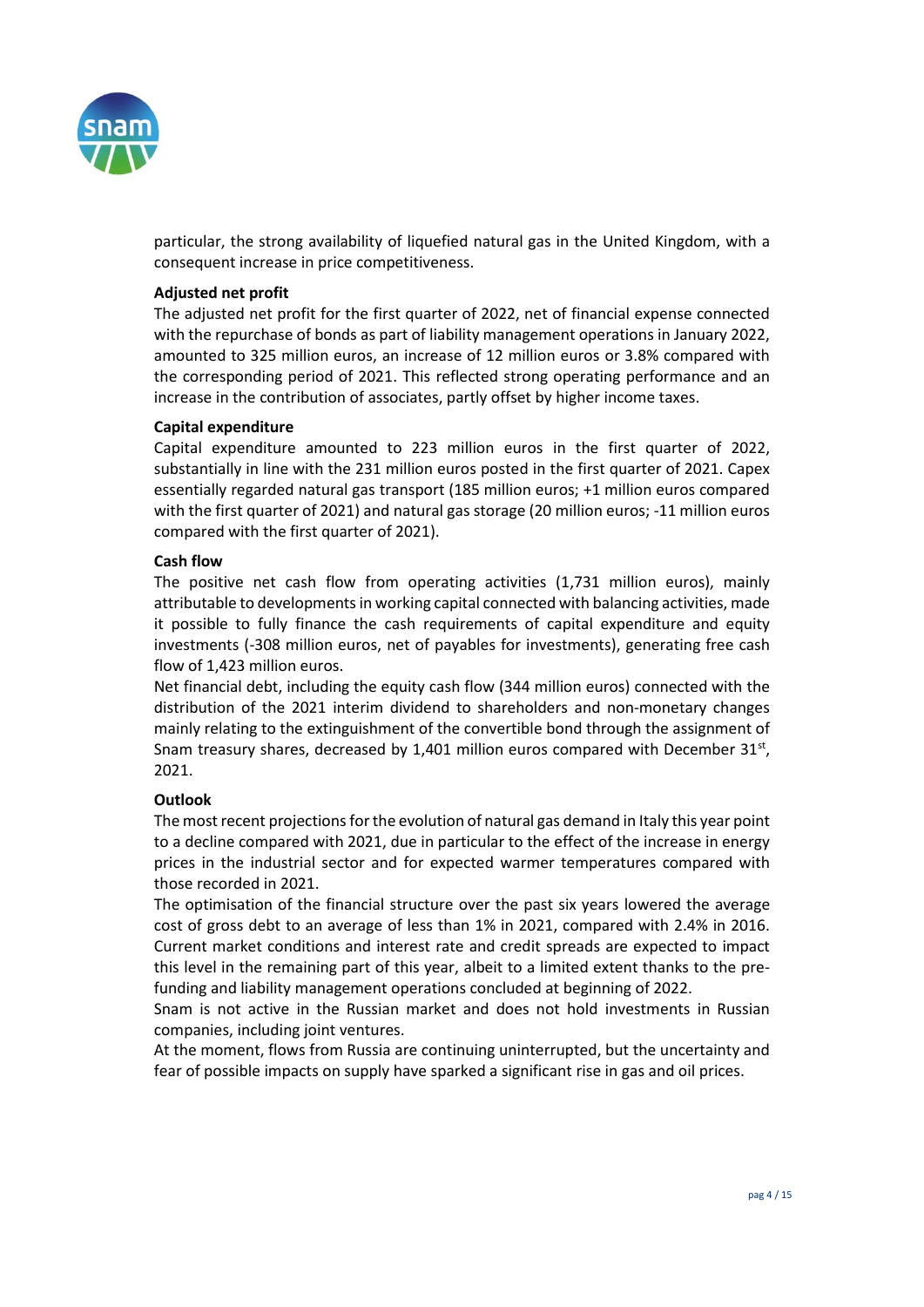

TAG (joint control) and GCA (associate company) are the foreign associates with the greatest exposure to Russian gas supplies through transport contracts.

With regard to the operational management of ordinary activities and the implementation of the 2022 investment programme, we can confirm that the announced level of expenditure will continue, with particular regard to regulated businesses, in order to support Snam's industrial growth as well as the security of the system.

To date, on the basis of the information available and management estimates, the above situation is expected to have a limited overall impact on our performance and financial position this year. This enables us to confirm the guidance issued for 2022 net profit of about 1.1 billion euros, assuming the stability of the investment in De Nora and the contribution of the Austrian associates and constant gas demand.

#### **Key events**

# • **MoU with Enagás for a feasibility study on an offshore pipeline between Spain and Italy**

On May 11<sup>th</sup>, Snam signed a Memorandum of Understanding with Enagás to jointly mandate a technical feasibility study aimed at the potential construction of an offshore pipeline connecting Spain with Italy, which would be beneficial to further diversify energy supply towards our country as well as Europe*.*

## • **Major acquisitions in the biomethane industry**

Following agreements signed in December 2021 for the acquisition from Asja Ambiente Italia S.p.A. of a portfolio of plants and development projects in the field of treatment of OFMSW (organic fraction of municipal solid waste) and the production of biomethane, Renerwaste s.r.l. on March 3<sup>rd</sup>, 2022 Snam, acting through the subsidiary Snam4Environment, completed the acquisition of 100% of Biowaste CH4 Anzio S.r.l. and Biowaste CH4 Foligno S.r.l., owners of plants for the production of biomethane from OFMSW as well as 100% of the share capital of Biowaste CH4 Group s.r.l. a company providing personnel to the plants.

# • **Resolution 165/2022/R/Gas "Urgent measures for the provision of storage capacity"**

With Resolution 165/2022/R/Gas, published on April  $8<sup>th</sup>$ , 2022, the Authority applied the decree of the Ministry for the Ecological Transition of April  $1<sup>st</sup>$ , 2022 establishing: (i) a consultation on possible implementation approaches for two-way contracts for differencesto be applied to users in order to incentivise the filling of storage facilities; (ii) the application to capacity products with seasonal and monthly injection of a "storage premium" initially equal to 5 euros/MWh. This premium will be applied to shippers' actual gas stocks as at November  $1<sup>st</sup>$ , 2022 and paid to the shipper by the CSEA through SRG; (iii) that Snam Rete Gas shall provision amounts to cover so-called "system gas" (consumption, losses, CNG, delta in-out) and gas for storage technical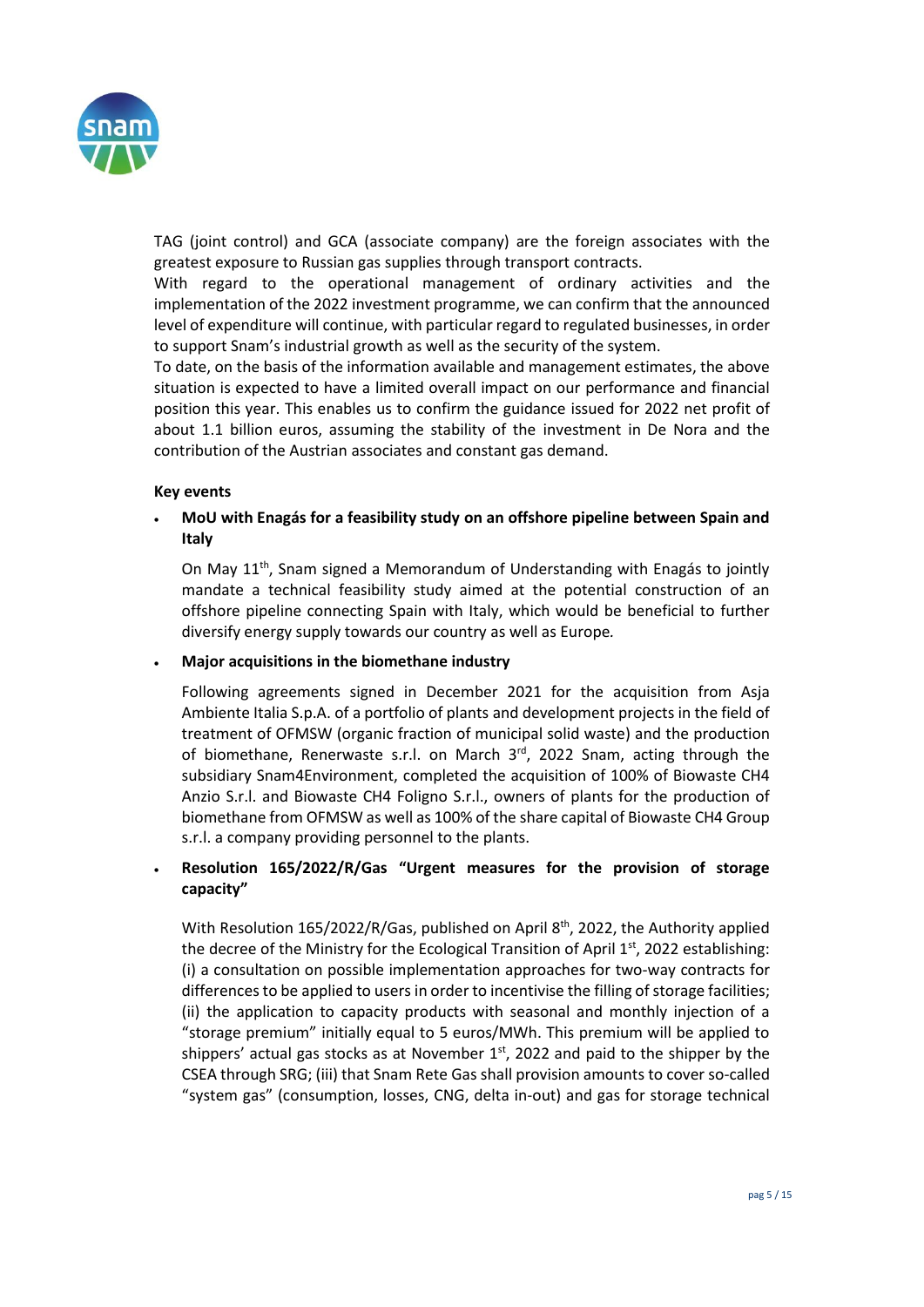

consumption for next winter, to be injected into storage by April 2022, through purchases on the GME's AGS platform; (iv) that the costs incurred by Snam Rete Gas to provision gas to be injected in April (paid to GME on a weekly basis) shall be paid through the CSEA by May 2022; (v) that if the CSEA should require liquidity in September 2022, the Authority may require Snam Rete Gas to return in whole or in part the amount received in May to CSEA. In the latter case, Snam Rete Gas may request the financial expense actually incurred within the limit of the borrowing rate implicit in the WACC.

The Board of Directors reappointed Luca Oglialoro as officer responsible for preparing the financial reports pursuant to Article 154-bis of Legislative Decree 58/1998. He was appointed subject to obtaining a favourable opinion of the Board of Statutory Auditors and in compliance with the expertise requirements provided for in the Articles of Association in accordance with applicable law. Luca Oglialoro's curriculum vitae is available on the website snam.it.

\*\*\*

\*\*\*

*At 3:00 p.m. CET, on May 12th, 2022, a conference call will be held to present the consolidated results for the first quarter of 2022 to financial analysts and investors. It will be possible to follow the event via conference call and all supporting documentation will be available at* **[www.snam.it](http://www.snam.it/)** *in the Investor Relations section from the beginning of the call. The presentation can also be followed through a video webcast in the same section.*

\*\*\*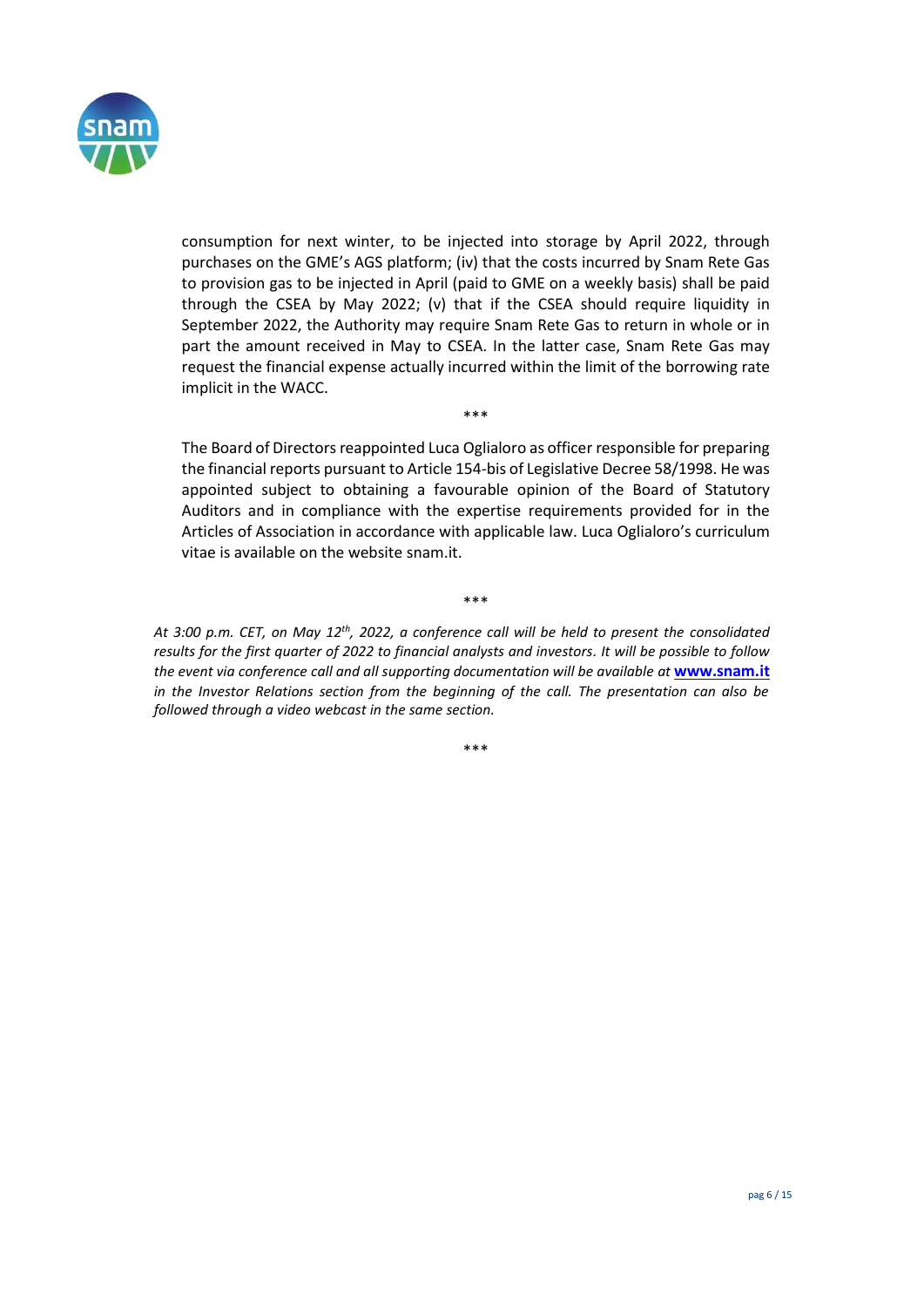

#### **Key operational highlights**

|                                               |                               | First quarter |       |        |        |
|-----------------------------------------------|-------------------------------|---------------|-------|--------|--------|
|                                               |                               |               |       |        | %      |
|                                               |                               | 2021          | 2022  | Change | change |
| <b>Natural injected into the National Gas</b> | (billions of m <sup>3</sup> ) |               |       |        |        |
| Transportation Network (a) (b)                |                               | 18.22         | 19.46 | 1.24   | 6.8    |
| Gas demand (a)                                | (billions of m <sup>3</sup> ) | 25.20         | 25.53 | 0.33   | 1.3    |
| LNG regasification $(a)$                      | (billions of $\mathsf{m}^3$ ) | 0.38          | 0.13  | (0.25) | (66.7) |
| Total storage capacity $(a)$ $(c)$            | (billions of m $^3$ )         | 17.0          | 16.5  | (0.5)  | (2.9)  |
| Natural gas moved through storage system      | (billions of m <sup>3</sup> ) | 6.55          | 6.10  | (0.45) | (6.9)  |
| Employees in service at period end (d)        | (number)                      | 3,289         | 3,468 | 179    | 5.4    |

(a) For the first quarter 2022, gas volumes are expressed in standard cubic metres (SCM) with an average higher heating value (HHV) of 38.1 MJ/SMC (10.573 kWh/SMC) for transport and regasification and 39.253 MJ/SMC (10.883 kWh/SMC) for natural gas storage for the 2021-2022 thermal year.

- (b) The figure for the first quarter of 2022 is updated to April 19<sup>th</sup>, 2022. The corresponding value for 2021 has been definitively updated.
- (c) Of which 4.5 billion cubic metres of strategic gas and 12.0 billion cubic metres of working gas available for modulation, mineral and balance services. Available storage capacity at March 31st, 2022 is that reported to the Authority for the Electricity, Gas and Water System at the start of the 2021-2022 thermal year (of which 89.6% allocated at March 31st, 2022).
- (d) Companies consolidated line-by-line. The change reflects the entry of new personnel to strengthen the new businesses connected with the energy transition and changes in the scope of consolidation.

#### **Natural gas injected into the National Gas Transportation Network**

The volume of gas injected into the network in the first quarter of 2022 totalled 19.46 billion cubic metres, up 1.24 billion cubic metres, or 6.8%, due to a reduction in recourse to storage in response to the increase in gas demand in Italy and an expansion of exports. Gas demand in the first quarter of 2022 amounted to 25.53 billion cubic metres, posted an increase of 0.33 billion cubic metres, or 1.3%, compared with the corresponding period of 2021. This growth is mainly attributable to the increase in consumption in the thermal generation sector (+0.82 billion cubic metres, or 10.4%) due to an increase in electricity demand, while hydroelectric output and electricity imports declined.

The growth in consumption for thermal generation was offset by a decline in industrial consumption (-0.23 billion cubic metres, or 6.5%), due to the high prices of raw materials and supply difficulties, and in the residential and services sectors (-0.15 billion cubic metres, or 1.1%), reflecting milder weather overall compared with 2021.

Adjusted for climate effects, gas demand was equal to 25.14 billion cubic metres, an increase of 0.20 billion cubic metres (+0.8%) compared with the first quarter of 2021 (24.94 billion cubic metres), in line with the expansion of energy efficiency measures.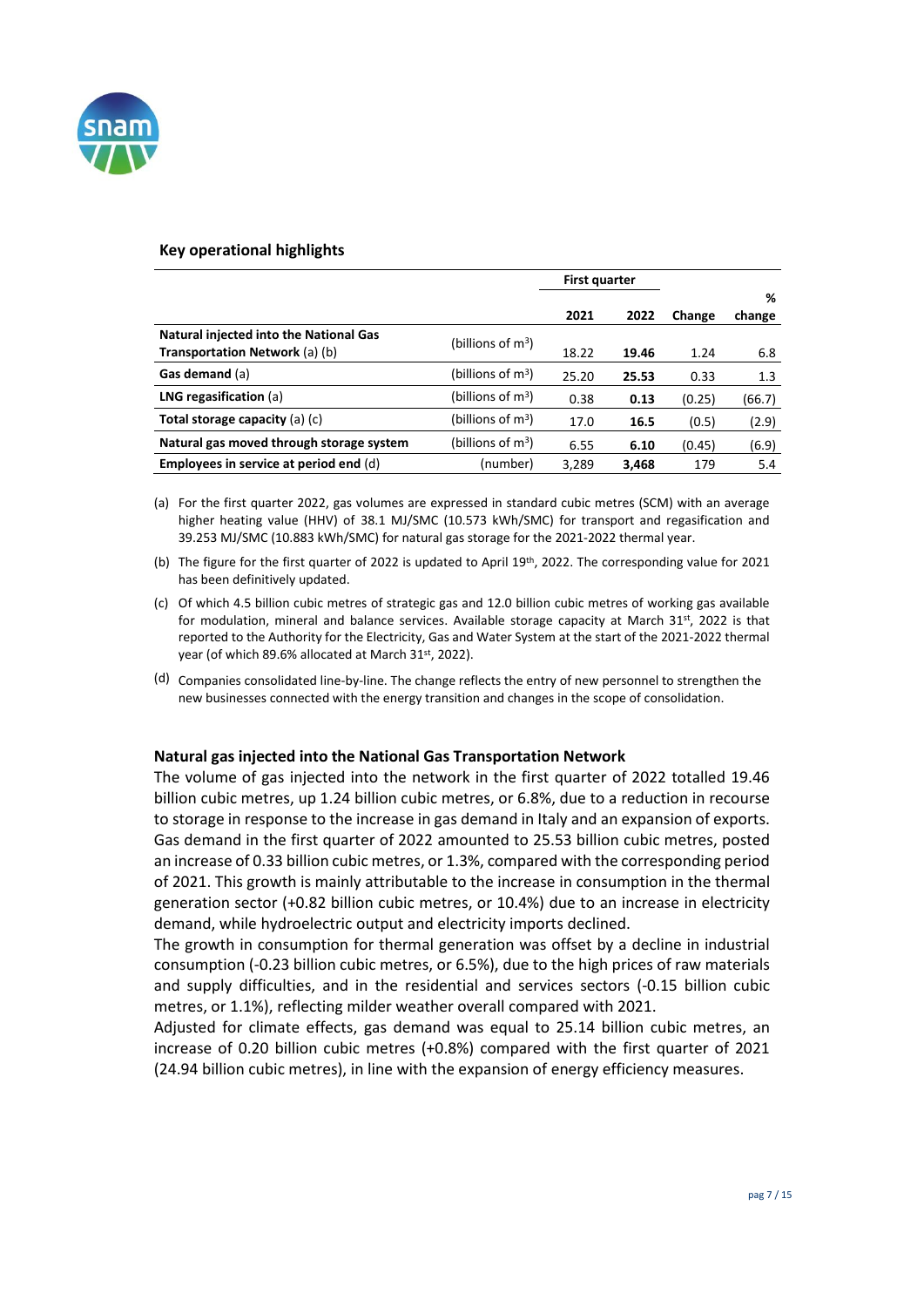

## **Regasification of Liquefied Natural Gas (LNG)**

In the first quarter of 2022, the LNG terminal of Panigaglia (La Spezia) 0.13 billion cubic metres of LNG were regasified (0.38 billion cubic metres in the first quarter of 2021) and 3 LNG carriers were unloaded, equal to the number allocated (7 carriers unloaded in the first quarter of 2021, compared with 9 allocated). The reduction in the volume of activity is attributable to price dynamics and, in particular, the increase in liquefied Algerian gas flows to France and Spain compared with Italy. Beginning in April 2022, this trend reversed, with a consequent increase in carrier unloading and volumes regasified by GNL Italia.

## **Natural gas storage**

The volume of gas handled within the storage system in the first quarter of 2022 amounted to 6.10 billion cubic metres, down 0.45 billion cubic metres, or 6.9%, compared with the first quarter of 2021. The reduction is mainly attributable to a decline in withdrawals from storage as a result of the milder temperatures recorded in the first quarter of the year compared with the corresponding period of 2021.

# *Analysis of the reclassified statement of financial position*

## **Non-current assets**

**Financial debt**

Non-current assets (21,456 million euros) increased by 160 million euros compared with December 31<sup>st</sup>, 2021, essentially due to: (i) an increase in equity investments (+124 million euros) mainly attributable to profits achieved in the first quarter of 2022 by associates; and (ii) an increase in property, plant and equipment and intangible assets (+40 million euros, including the change in net payables connected with investment activities).

| Financial debt                  |            |            |          |
|---------------------------------|------------|------------|----------|
| (millions of euros)             | 31.12.2021 | 31.03.2022 | Change   |
| <b>Financial debt and bonds</b> | 15,358     | 14,370     | (988)    |
| Current financial debt (a)      | 4.975      | 2,863      | (2, 112) |
| Non-current financial debt      | 10,363     | 11,488     | 1,125    |
| Lease liabilities (b)           | 20         | 19         | (1)      |
| Liquidity                       | (1, 337)   | (1,750)    | (413)    |
| Cash and cash equivalents       | (1, 337)   | (1,750)    | (413)    |
| <b>Net financial debt</b>       | 14.021     | 12.620     | (1,401)  |

(a) Includes current portion of non-current financial liabilities.

(b) Including non-current lease liabilities (13 million euros) and the current portion of non-current lease liabilities (6 million euros).

The reduction of 1,401 million euros in net financial debt compared with December  $31^{st}$ , 2021 is mainly attributable to: (i) a reduction in net issues of Euro commercial paper (-964 million euros); (ii) a decrease in net drawings on uncommitted credit lines (-609 million euros); and (iii) an increase in cash and cash equivalents (-413 million euros). These factors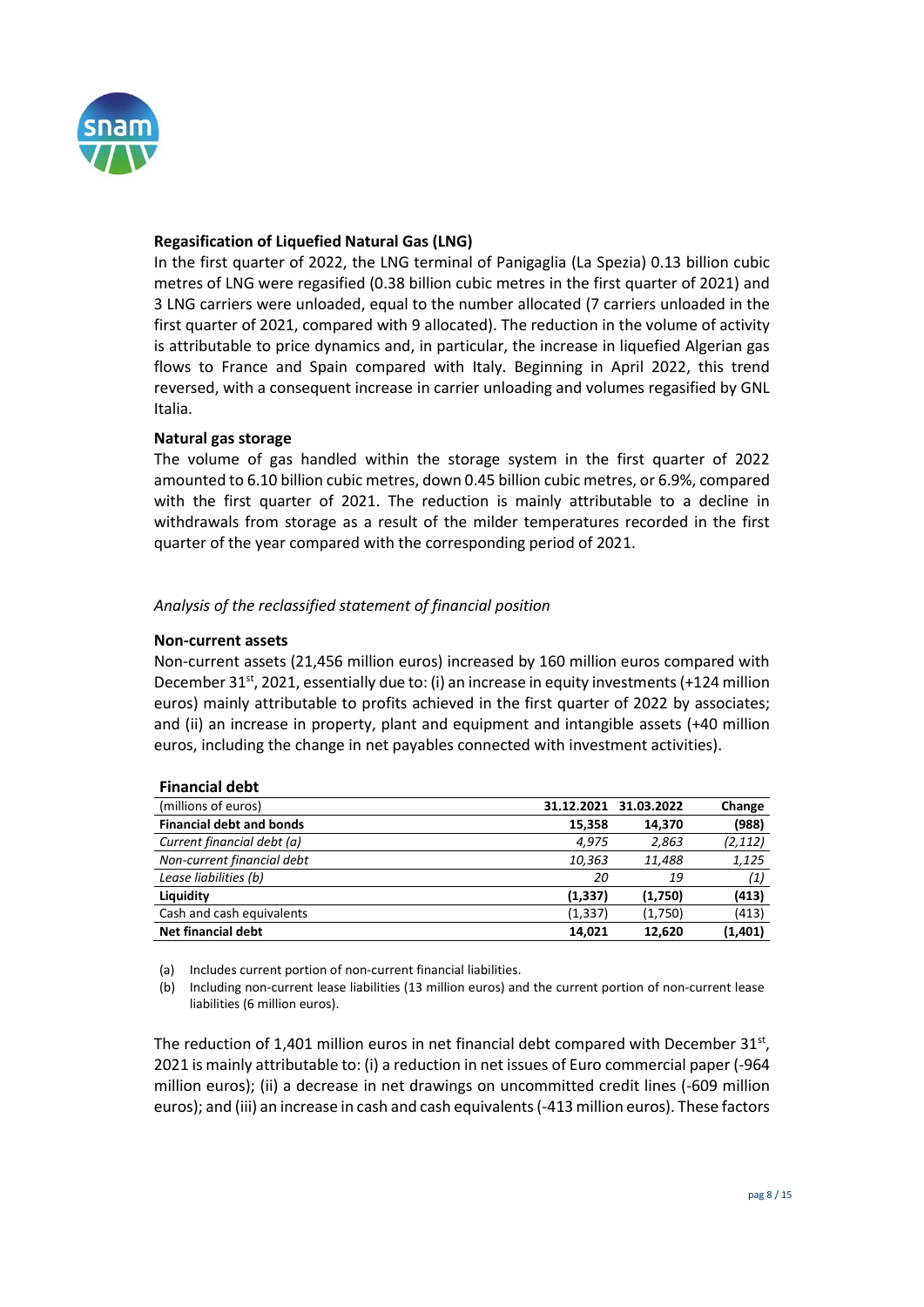

were partly offset by an increase in bonds (+602 million euros). This essentially reflected the issue of a dual-tranche sustainability-linked bond with total nominal value of 1,500 million euros, partly offset by the repayment of two maturing bonds in the total nominal amount of 547 million euros and the repurchase of outstanding bondsin the total nominal amount of 350 million euros.

\*\*\*

This press release on the unaudited consolidated results for the first quarter of 2022 has been prepared on a voluntary basis in accordance with the provisions of Article 82-ter "Additional periodic financial information" of Consob Issuers Regulation no. 11971 of March  $14<sup>th</sup>$ , 1999, as amended, and is consistent with the quarterly reporting provided by Snam in the past and with the minimum content and schedule set out in the Group financial calendar.

*The officer responsible for the preparation of the Company's financial reports, Luca Oglialoro, hereby certifies, pursuant to Article 154-bis, paragraph 2, of the Consolidated Law on Financial Intermediation, that the accounting information contained in this press release corresponds with that contained in the accounting documentation, books and records.* 

## *Disclaimer*

*This press release contains forward-looking statements concerning, in particular, the evolution of natural gas demand, investment plans and future operating performance. Such statements are by their very nature exposed to risk and uncertainty as they depend on the occurrence of future events and developments. Actual results could therefore differ from those announced due to various factors, including: developments in natural gas demand, supply and prices, general macroeconomic conditions, the impact of energy and environmental legislation, success in the development and implementation of new technologies, changes in stakeholder expectations and other changes in business conditions*.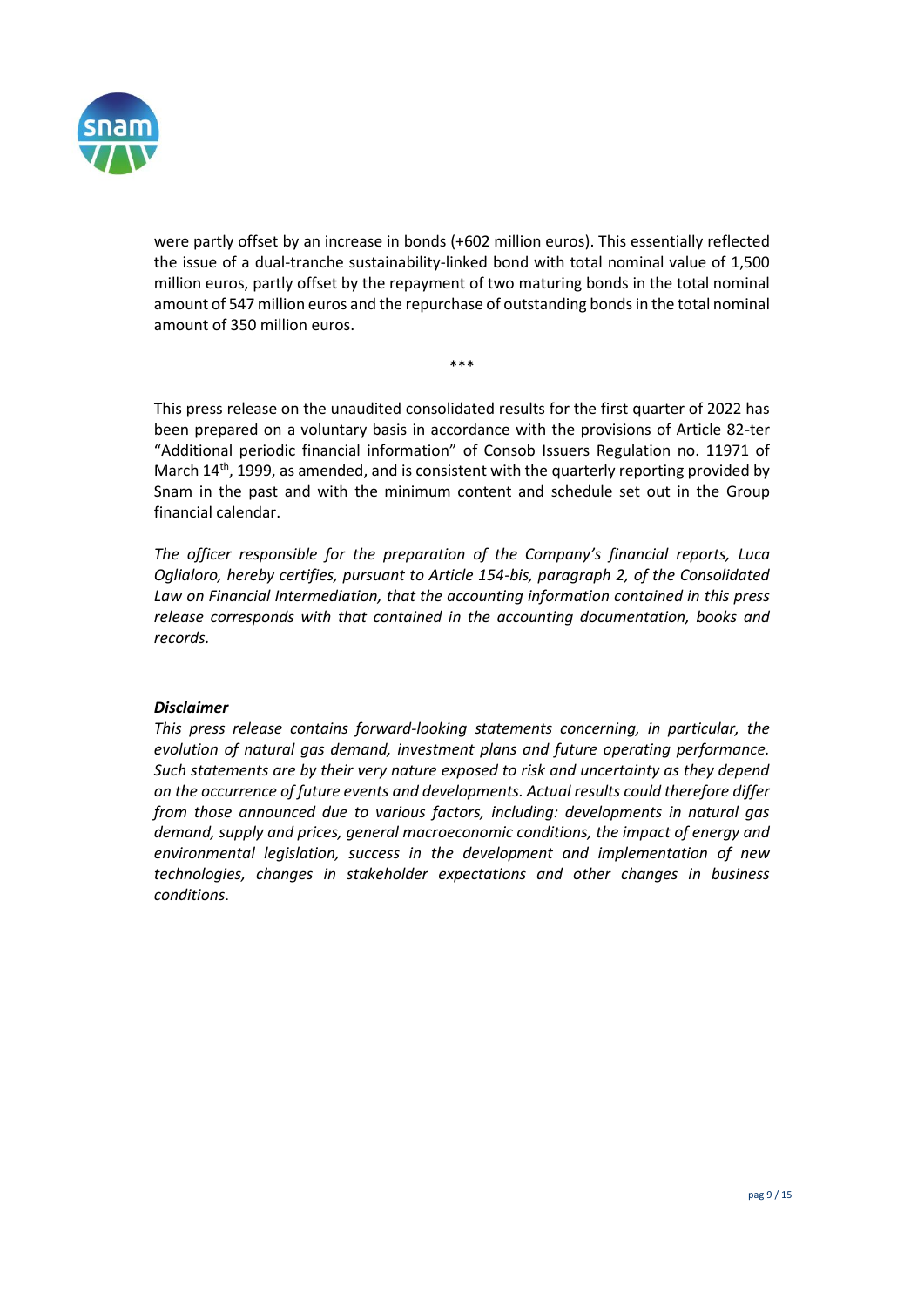

## **RECLASSIFIED INCOME STATEMENT**

|                                       | <b>First quarter</b><br>2021 | First quarter 2022 |                       |          | 2022 adjusted vs<br>2021 reported |
|---------------------------------------|------------------------------|--------------------|-----------------------|----------|-----------------------------------|
| (million euros)                       | Reported                     |                    | Reported Adjusted (a) | Change   | % change                          |
| <b>Core business revenues</b>         | 653                          | 711                | 711                   | 58       | 8.9                               |
| <b>Regulated revenues</b>             | 647                          | 661                | 661                   | 14       | 2.2                               |
| - Transport                           | 521                          | 539                | 539                   | 18       | 3.5                               |
| - Storage                             | 120                          | 116                | 116                   | (4)      | (3.3)                             |
| - Regasification                      | 6                            | 6                  | 6                     | $\Omega$ | 0.0                               |
| <b>Non-regulated revenues</b>         | 6                            | 50                 | 50                    | 44       |                                   |
| <b>New business revenues</b>          | 64                           | 127                | 127                   | 63       | 98.4                              |
| <b>Total revenues</b>                 | 717                          | 838                | 838                   | 121      | 16.9                              |
| <b>Core business costs</b>            | (92)                         | (127)              | (127)                 | (35)     | 38.0                              |
| <b>Fixed costs</b>                    | (71)                         | (79)               | (79)                  | (8)      | 9.9                               |
| Variable costs                        | (24)                         | (32)               | (32)                  | (8)      | 33.3                              |
| Other costs                           | 3                            | (16)               | (16)                  | (19)     |                                   |
| <b>New business costs</b>             | (66)                         | (123)              | (123)                 | (57)     | 86.4                              |
| <b>Total operating costs</b>          | (158)                        | (250)              | (250)                 | (92)     | 58.2                              |
| <b>EBITDA</b>                         | 559                          | 588                | 588                   | 29       | 5.2                               |
| Amortization, depreciation and        |                              |                    |                       |          |                                   |
| impairment losses                     | (200)                        | (212)              | (212)                 | (12)     | 6.0                               |
| <b>EBIT</b>                           | 359                          | 376                | 376                   | 17       | 4.7                               |
| Net financial expenses                | (25)                         | (46)               | (29)                  | (4)      | 16.0                              |
| Share of profit (loss) of equity-     |                              |                    |                       |          |                                   |
| accounted investments                 | 69                           | 79                 | 79                    | 10       | 14.5                              |
| Profit before tax                     | 403                          | 409                | 426                   | 23       | 5.7                               |
| Income tax                            | (90)                         | (96)               | (100)                 | (10)     | 11.1                              |
| Net profit                            | 313                          | 313                | 326                   | 13       | 4.2                               |
| - Attributable to Snam's shareholders | 313                          | 312                | 325                   | 12       | 3.8                               |
| - Non-controlling interests           |                              | 1                  | 1                     | 1        |                                   |

(a) The values exclude special items.

# **Reconciled summary of adjusted results**

|                                                           | First quarter |      |        |          |
|-----------------------------------------------------------|---------------|------|--------|----------|
| (million euros)                                           | 2021          | 2022 | Change | % change |
| Net profit                                                | 313           | 313  |        | 0.0      |
| Exclusion of special items:                               |               | 13   | 13     |          |
| - Liability management financial expenses                 |               | 17   | 17     |          |
| - Income taxes on special items                           |               | (4)  | (4)    |          |
| Adjusted net profit (group and non-controlling interests) | 313           | 326  | 13     | 4.2      |
| Non-controlling interests                                 |               |      |        |          |
| Adjusted Snam shareholders' net profit                    | 313           | 325  | 12     | 3.8      |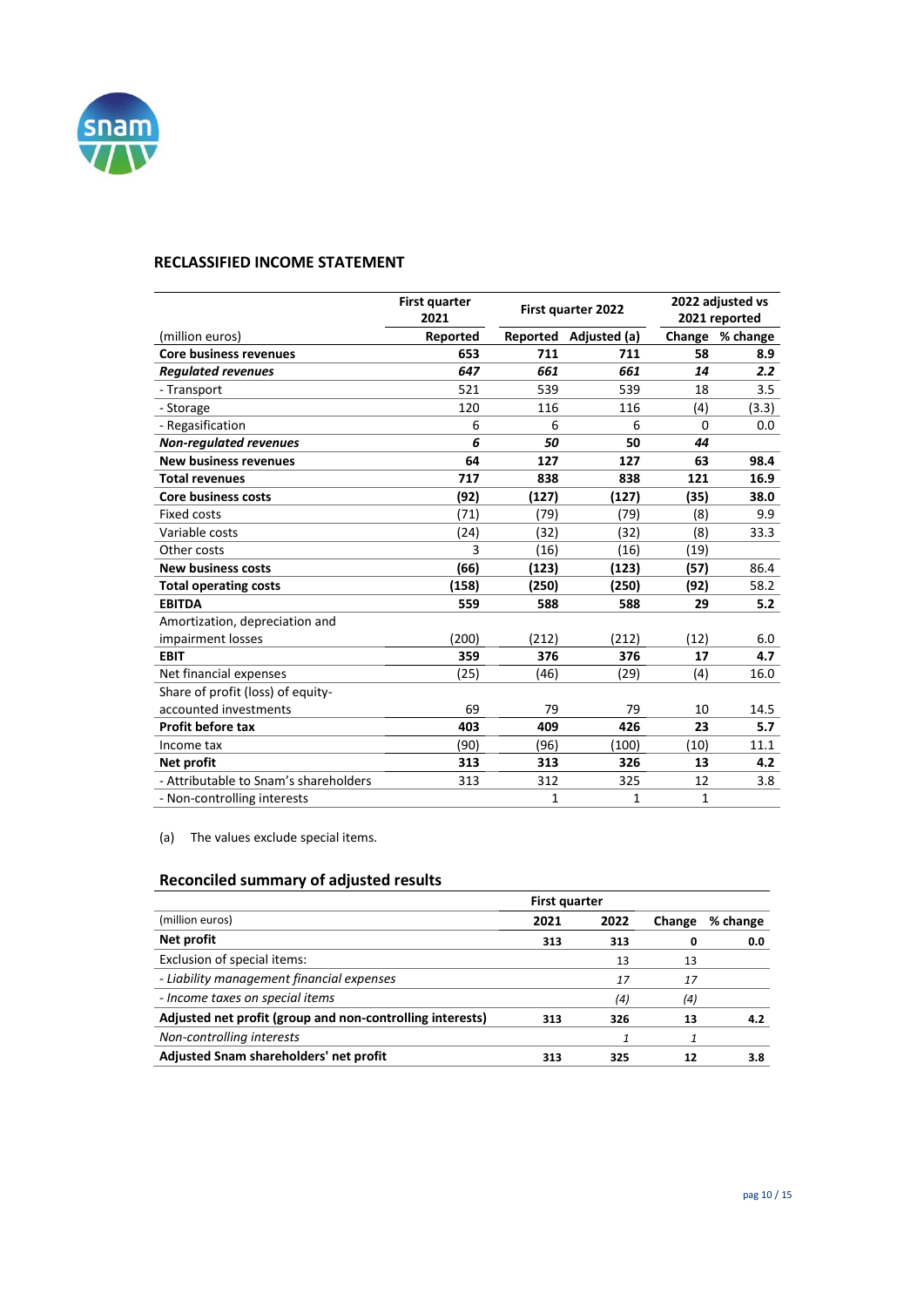

# **Statement of comprehensive income**

|                                                                                      | <b>First quarter</b> |      |
|--------------------------------------------------------------------------------------|----------------------|------|
| (million euros)                                                                      | 2021                 | 2022 |
| <b>NET PROFIT</b>                                                                    | 313                  | 313  |
|                                                                                      |                      |      |
| OTHER COMPONENTS OF THE COMPREHENSIVE INCOME STATEMENT                               |                      |      |
|                                                                                      |                      |      |
| Cash flow hedge – effective portion of fair value change                             | 5                    | 5    |
| Investments valued by the equity method – portion of other comprehensive             |                      |      |
| income components                                                                    | 28                   | 36   |
| Tax effect                                                                           | (1)                  | (1)  |
| Total components that are or may be reclassified in the profit for the financial     |                      |      |
| year, net of the tax effect                                                          | 32                   | 40   |
|                                                                                      |                      |      |
| Investments valued at FVTOCI ("Fair Value Through Other Comprehensive Income")       | (6)                  | (6)  |
| Total components that will not be reclassified in the profit for the financial year, |                      |      |
| net of the tax effect                                                                | (6)                  | (6)  |
|                                                                                      |                      |      |
| TOTAL OTHER COMPREHENSIVE INCOME COMPONENTS, NET OF THE TAX EFFECT                   | 26                   | 34   |
|                                                                                      |                      |      |
| <b>TOTAL COMPREHENSIVE INCOME</b>                                                    | 339                  | 347  |
| attributable to:                                                                     |                      |      |
| - Snam's shareholders                                                                | 339                  | 346  |
| - Non-controlling interests                                                          |                      | 1    |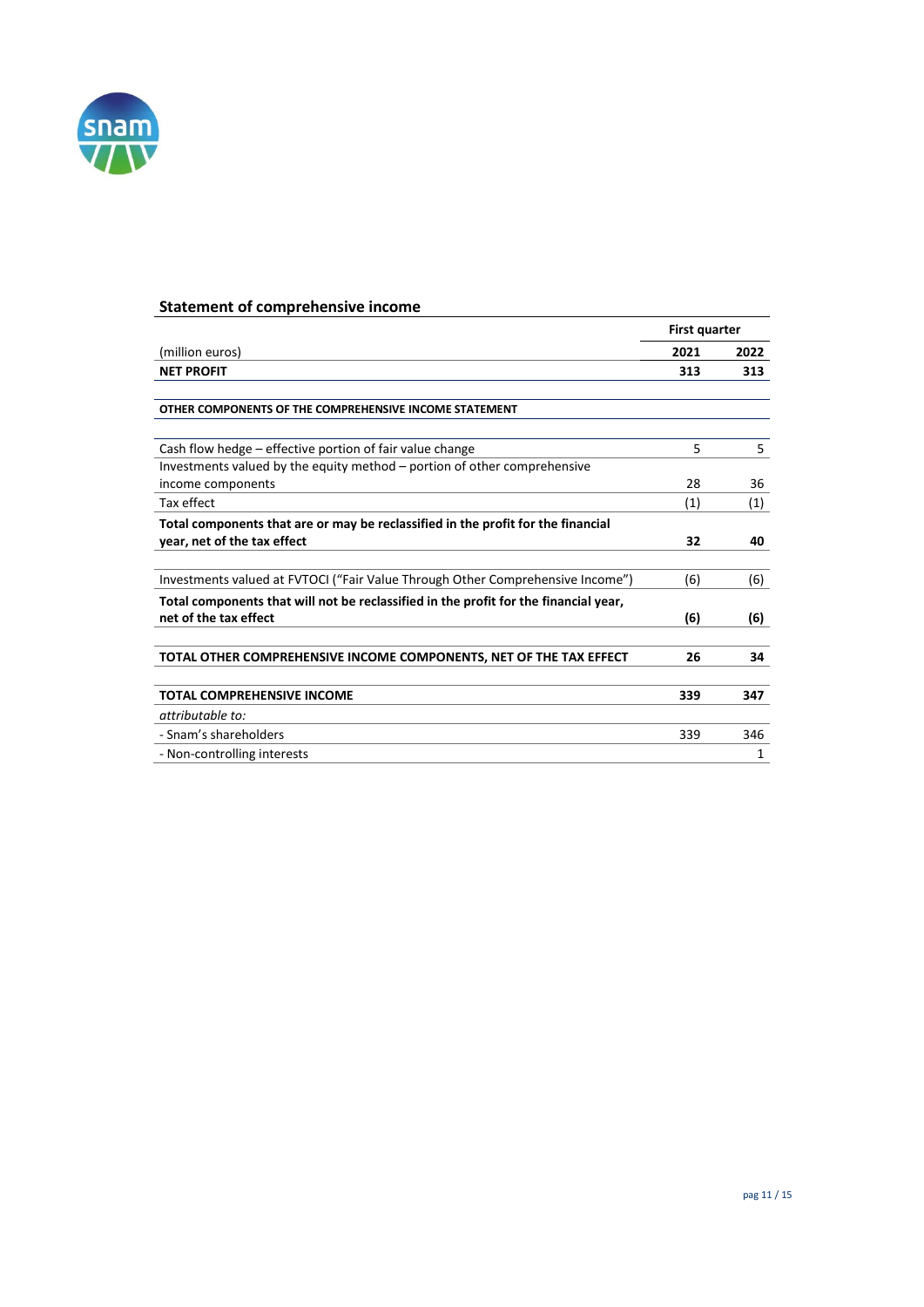

# **Reclassified statement of financial position**

| (million euros)                                       |        | 31.12.2021 31.03.2022 | Change            |
|-------------------------------------------------------|--------|-----------------------|-------------------|
| <b>Non-current assets</b>                             | 21,296 | 21,456                | 160               |
| Property, plant and equipment                         | 17,204 | 17,162                | (42)              |
| - of which right-of-use leased assets                 | 20     | 20                    |                   |
| Non-current inventories - Compulsory inventories      | 363    | 363                   |                   |
| Intangible assets and goodwill                        | 1,167  | 1,201                 | 34                |
| Equity-accounted investments                          | 2,560  | 2,684                 | 124               |
| Other financial assets                                | 403    | 399                   | (4)               |
| Net payables relating to investment activities        | (401)  | (353)                 | 48                |
| Net working capital                                   | 1      | (830)                 | (831)             |
| Liabilities due to employee benefits                  | (36)   | (37)                  | $\left( 1\right)$ |
| <b>NET CAPITAL EMPLOYED</b>                           | 21,261 | 20,589                | (672)             |
| <b>Equity</b>                                         | 7,240  | 7,969                 | 729               |
| - Attributable to Snam's shareholders                 | 7,203  | 7,931                 | 728               |
| - Non-controlling interests                           | 37     | 38                    | 1                 |
| <b>Net financial debt</b>                             | 14,021 | 12,620                | (1,401)           |
| - of which financial liabilities on leased assets (*) | 20     | 19                    | (1)               |
| <b>COVERAGE</b>                                       | 21,261 | 20,589                | (672)             |

(\*) Including non-current lease liabilities (13 million euros) and the current portion of non-current lease liabilities (6 million euros).

# **Shareholders' Equity**

| (million euros)                           |           |     |       |
|-------------------------------------------|-----------|-----|-------|
| SHAREHOLDERS' EQUITY AT 31 DECEMBER 2021  |           |     | 7,240 |
| - First quarter 2022 Comprehensive income | $\ddot{}$ | 347 |       |
| - Convertible Bond                        | $\ddot{}$ | 381 |       |
| - Other Changes                           | $\div$    |     |       |
| SHAREHOLDERS' EQUITY AT 31 MARCH 2022     |           |     | 7.969 |
| - Attributable to Snam's shareholders     |           |     | 7,930 |
| - Non-controlling interests               |           |     | 38    |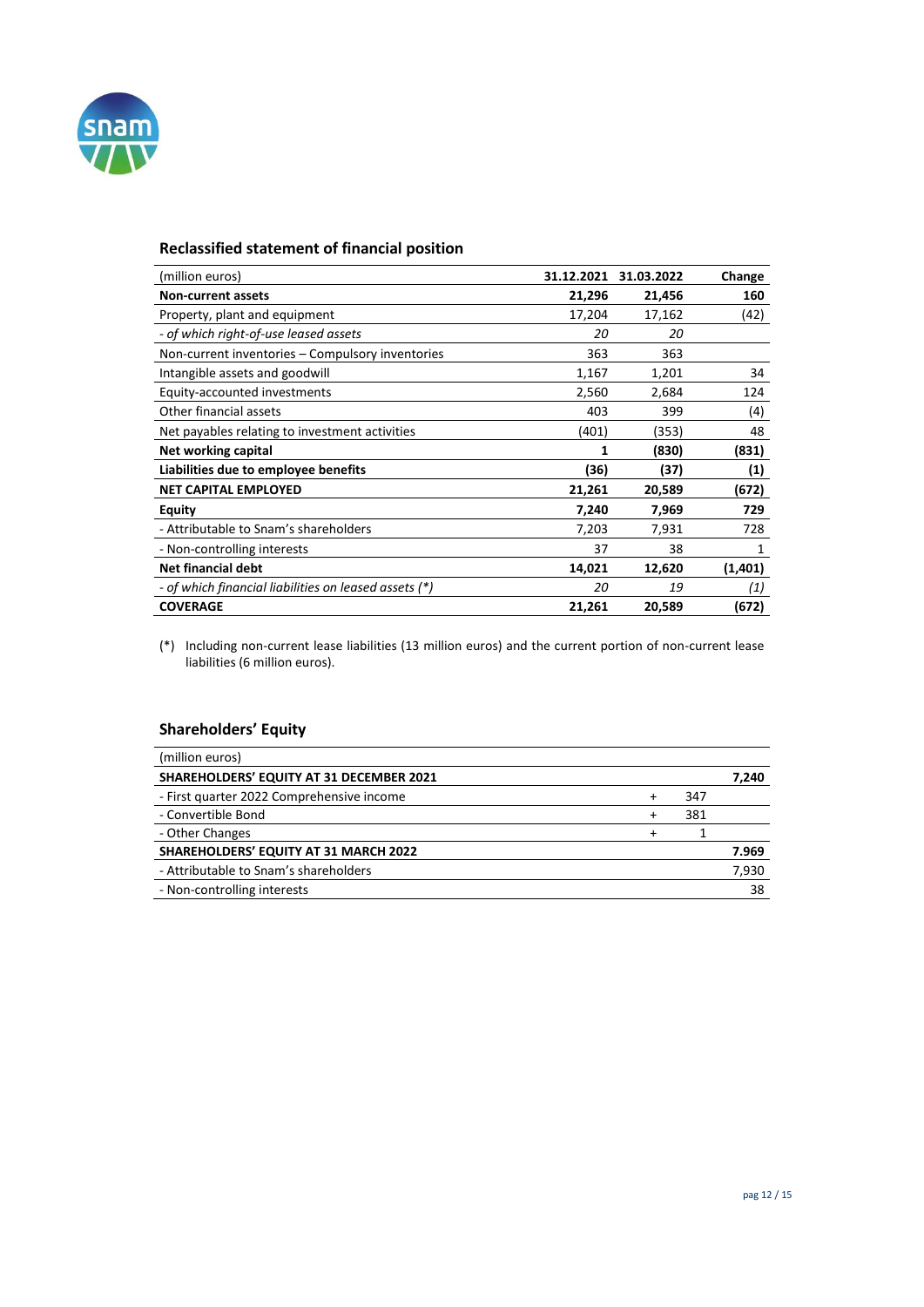

#### **RECLASSIFIED STATEMENT OF CASH FLOWS**

|                                                                                                     | <b>First quarter</b> |       |
|-----------------------------------------------------------------------------------------------------|----------------------|-------|
| (million euros)                                                                                     | 2021                 | 2022  |
| Net profit                                                                                          | 313                  | 313   |
| Adjusted for:                                                                                       |                      |       |
| - Amortization and depreciation and other non-cash components                                       | 132                  | 136   |
| - Net losses (gains) on asset sales and write-offs                                                  | 1                    | 1     |
| - Dividends, interest and income taxes                                                              | 111                  | 138   |
| Change in net working capital                                                                       | (312)                | 1,166 |
| Dividends, interest and income taxes collected (paid)                                               | (2)                  | (23)  |
| Cash flows from operating activities                                                                | 243                  | 1,731 |
| Capital expenditure                                                                                 | (220)                | (215) |
| <b>Disposals</b>                                                                                    | 1                    |       |
| Investments in consolidated subsidiaries and businesses net of cash and cash<br>equivalent acquired |                      | (30)  |
| Net investments in associates                                                                       | (478)                | (10)  |
| Change in long-term financial assetes                                                               | 10                   | (1)   |
| Other changes relating to investment activities                                                     | (84)                 | (52)  |
| <b>Free cash flow</b>                                                                               | (528)                | 1,423 |
| Repayment of financial liabilities for leased assets                                                | (2)                  | (2)   |
| Change in short- and long-term financial liabilities                                                | 433                  | (664) |
| Equity cash flow (a)                                                                                | (291)                | (344) |
| Net cash flow for the period                                                                        | (388)                | 413   |

#### **CHANGE IN NET FINANCIAL DEBT**

|                                                                                             | <b>First quarter</b> |       |
|---------------------------------------------------------------------------------------------|----------------------|-------|
| (million euros)                                                                             | 2021                 | 2022  |
| Free cash flow                                                                              | (528)                | 1,423 |
| Convertible Bond                                                                            |                      | 381   |
| Equity cash flow (a)                                                                        | (291)                | (344) |
| Financial liabilities and assets from subsidiaries entered in the basis of<br>consolidation |                      | (46)  |
| Change in financial liabilities for leased assets                                           | (3)                  | (1)   |
| Other changes                                                                               |                      | (12)  |
| Change in net financial debt                                                                | (822)                | 1,401 |

(a) Includes cash flows deriving from payment of the dividend to shareholders.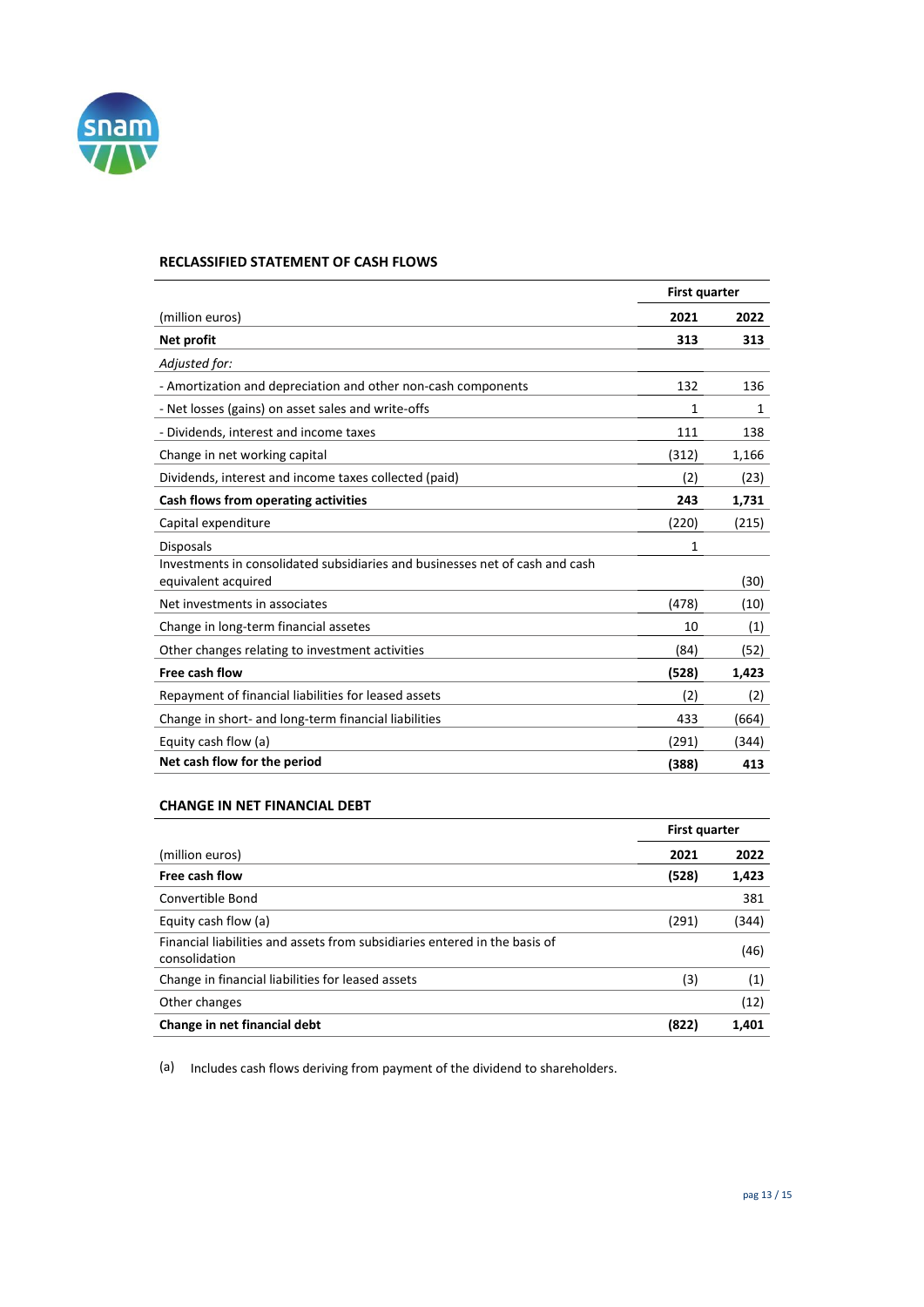

#### **Methodological note**

The information on performance and financial position was prepared in accordance with the assessment and measurement criteria established by the International Financial Reporting Standards (IFRS) issued by the International Accounting Standards Board (IASB) and endorsed by the European Commission in accordance with the procedure set out in Article 6 of Regulation (EC) No. 1606/2002 of the European Parliament and of the Council of July 19<sup>th</sup>, 2002. The recognition and assessment criteria adopted in preparing the results for the first quarter of 2022 are unchanged with respect to those adopted in the preparation of the Annual Report 2021, which readers are invited to consult for more information.

There were no changes in the scope of consolidation of the Snam Group at March 31st, 2021 compared with that at December 31<sup>st</sup>, 2020. The changes in the scope of consolidation of the Snam Group at March 31st, 2022 compared with that at March  $31st$ , 2021 and December  $31st$ , 2021, regarded: (i) the acquisition, on February 28<sup>th</sup>, 2022, of 85% of Renerwaste Cupello S.r.l., a company involved in the development and subsequent operation of a plant for the production of biomethane from OFMSW; (ii) the acquisition, on March 3rd, 2022, of 100% of three companies, of which two that own plants for the production of biomethane from OFMSW (Biowaste CH4 Foligno S.r.l. and Biowaste CH4 Anzio S.r.l.) and a service company (Biowaste CH4 Group S.r.l.).

Taking account of their significance, the values for the items are reported in millions of euros.

#### **Non-GAAP measures**

In addition to the financial measures required under the IFRS, as part of its management reporting Snam uses certain measures derived from the latter although they are not required under the IFRS or by other standard setters (non-GAAP measures).

Snam's management team believes that these measures facilitate the analysis of the Group's performance and business segments, improving the comparability of performance over time and enabling financial analysts to evaluate Snam's results on the basis of their forecast models.

Non-GAAP financial information must be considered complementary and does not replace the disclosure prepared in accordance with the IFRS.

The content and meaning of the non-GAAP performance measures and other alternative performance measures are explained in specific explanatory notes, in line with Consob Communication DEM/6064293 of July 28<sup>th</sup>, 2006, as amended (Consob Communication No. 0092543 of December 3<sup>rd</sup>, 2015, which transposes the ESMA/2015/1415 guidelines on alternative performance measures). The following section provides information on the composition of the main alternative performance measures used in this document, which cannot be directly derived from reclassifications or algebraic summing of conventional measures compliant with international accounting standards.<sup>3</sup>

#### **Adjusted net profit**

 $\overline{a}$ 

Adjusted net profit is obtained by excluding special items from reported net profit (as reported in the statutory income statement format), gross and net of the related taxation respectively. The income components classified as special items in the first quarter of 2022 are represented by the financial expense connected with the repurchase of outstanding bonds as part of the liability management operations completed in January 2022 (17 million euros; 13 million euros net of the related tax effects).

<sup>3</sup> According to Recommendation CESR/05-178b of October 2005, defined measures include all information reported in audited IFRS financial statements, either on the face of the balance sheet, income statement, statement of changes in equity, cash flow statement or in the notes. For a definition of these measures, please see the Glossary: [www.snam.it/it/utilita/glossario/.](http://www.snam.it/it/utilita/glossario/)